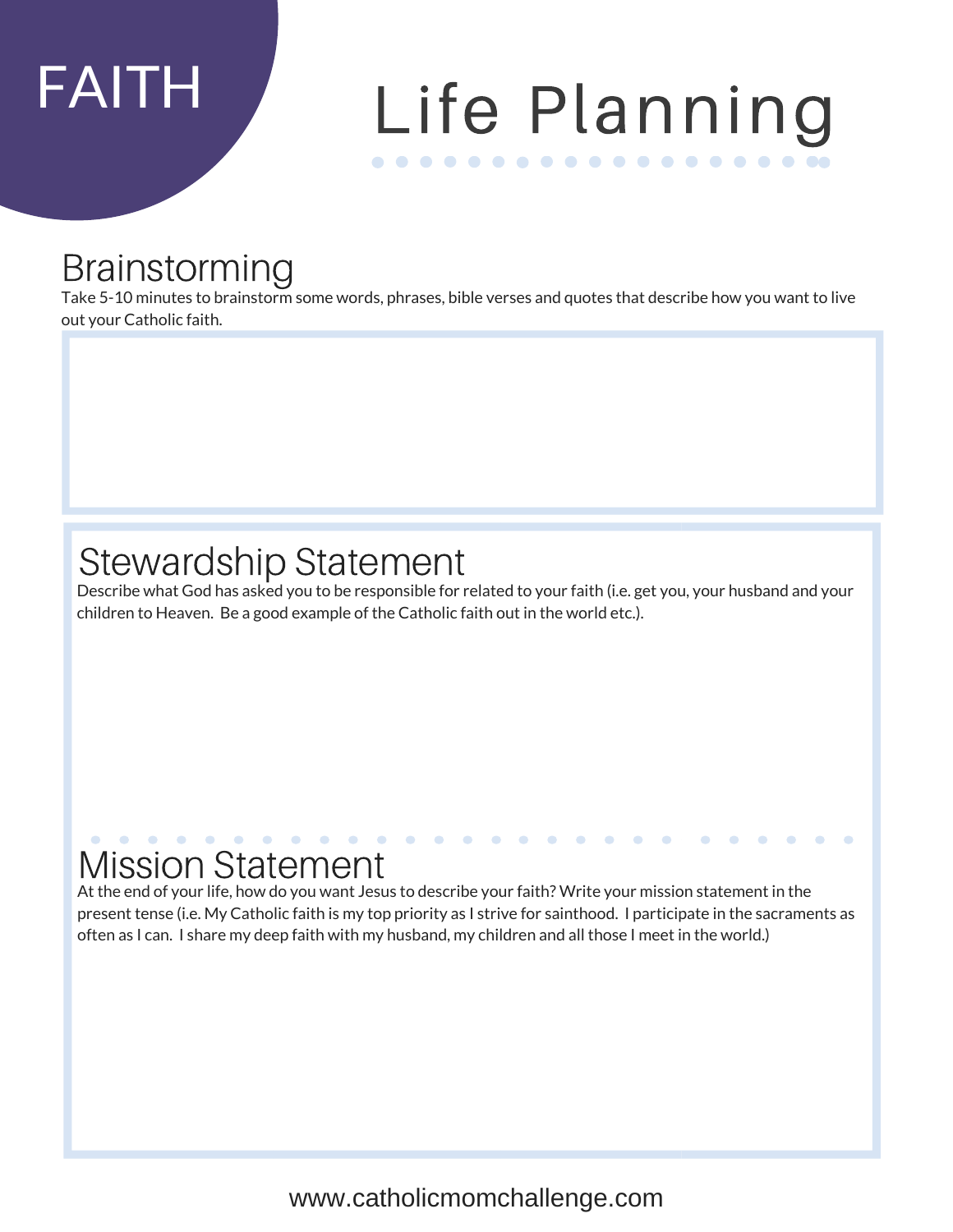# MARRIAGE Life Planning . . . . . . . . . . . . . . . . . .

## Brainstorming

Take 5-10 minutes to brainstorm some words, phrases, bible verses and quotes that describe the type of marriage you want to have.

## Stewardship Statement

Describe what God has asked you to be responsible for related to your marriage (i.e. get your spouse to Heaven and be a good example of marriage to your children and to the world, ).

## Mission Statement

At the end of your life, how do you want Jesus to describe your marriage? Write your mission statement in the present tense (i.e. My husband and I are striving for sainthood together. We support each other and push each other to grow. We enjoy spending time together. We spend one weekend away together every year.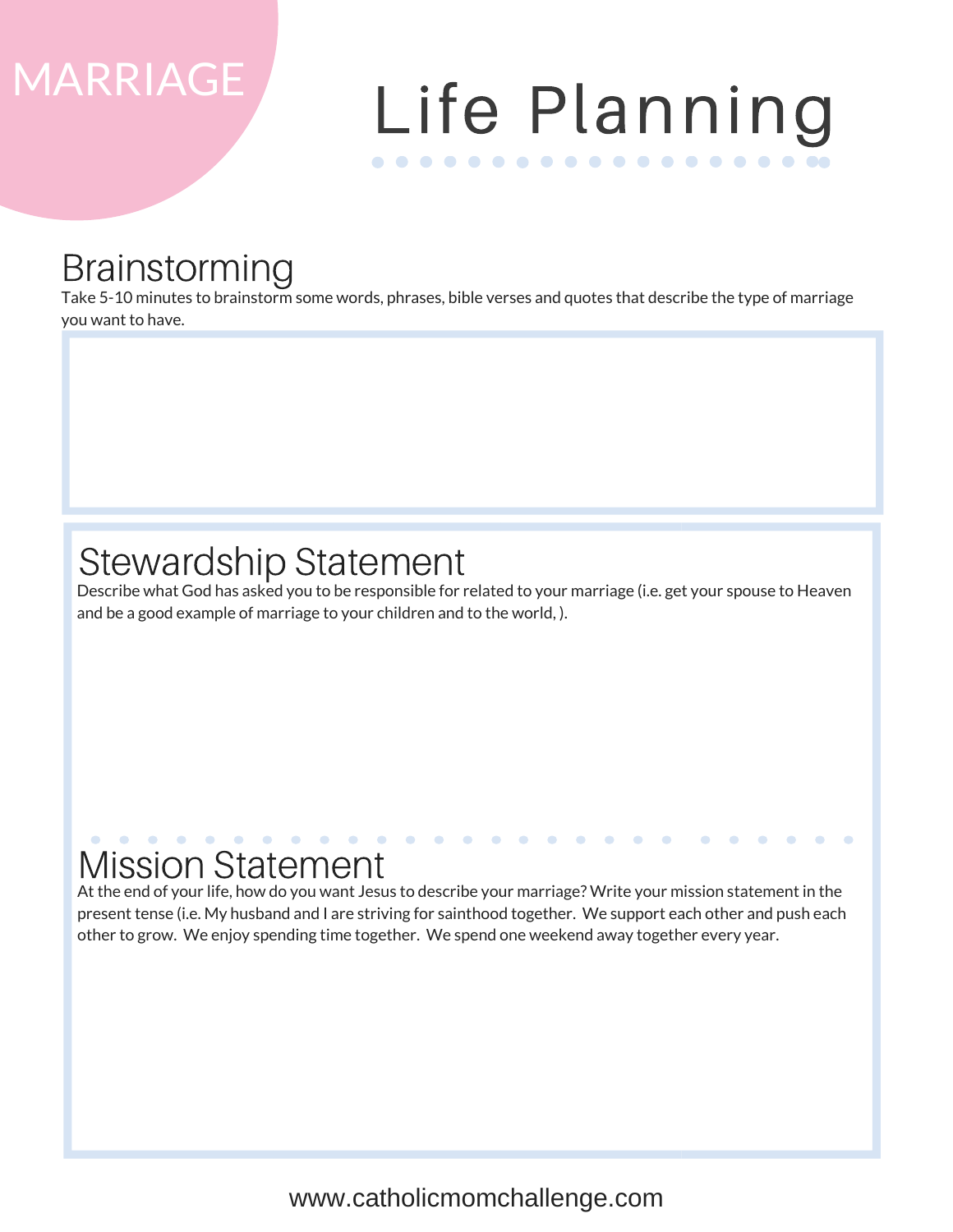# MOTHERHOOD Life Planning . . . . . . . . . . . . . . . . . .

## Brainstorming

Take 5-10 minutes to brainstorm some words, phrases, bible verses and quotes that describe the type of mother you want to be for your biological children and/or your spiritual children.

## Stewardship Statement

Describe what God has asked you to be responsible for related to your vocation of motherhood (i.e. teach your children about the faith and lead them to Heaven, show your children and the world a good example of motherhood.

## Mission Statement

At the end of your life, how do you want Jesus to describe you as a mother? Write your mission statement in the present tense (i.e. I pray for my children every day. I show my children how to be faithful by living out my own faith. I pay attention to the unique talents and needs of each of my children and I help them strive for sainthood.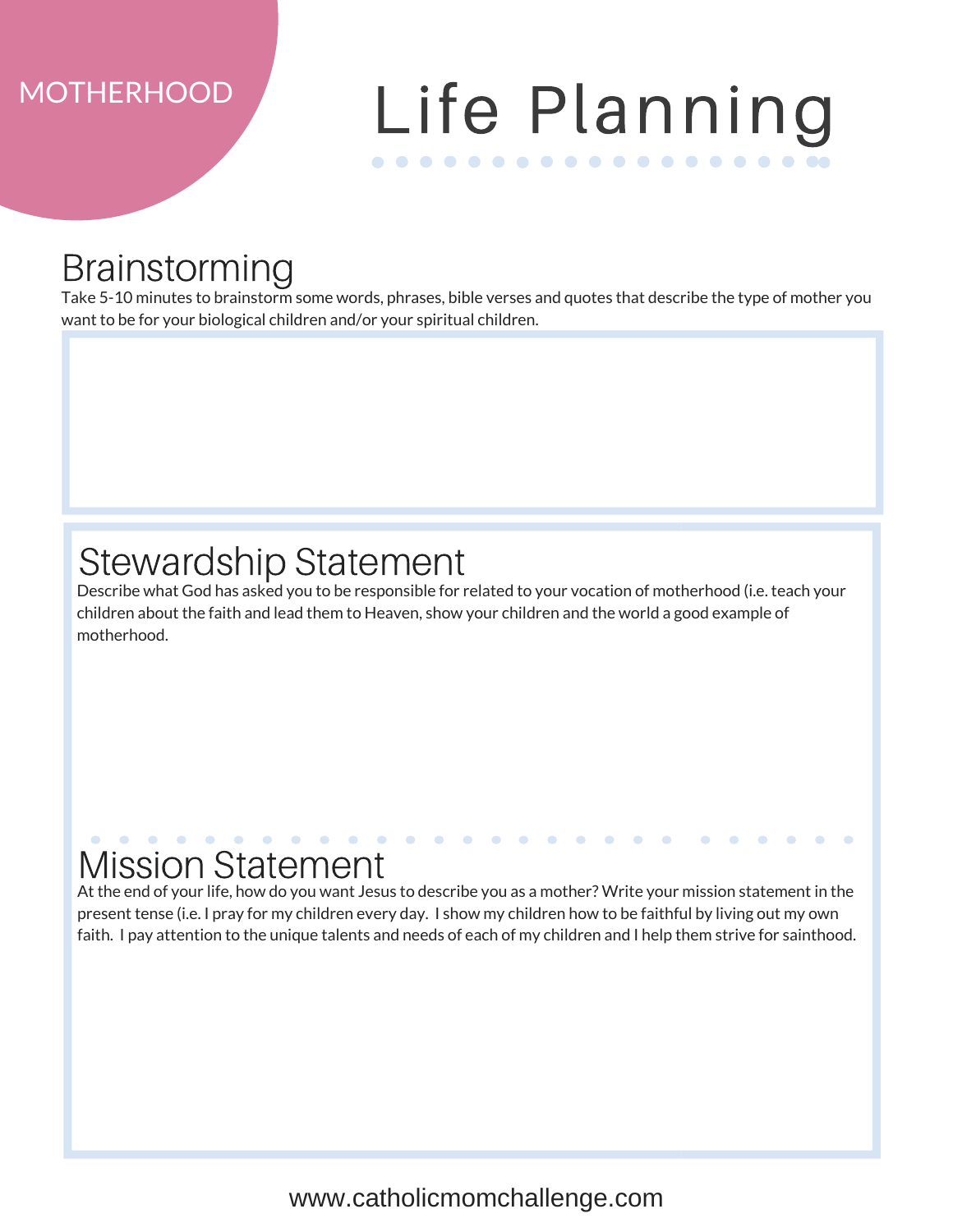# REST Life Planning . . . . . . . . . . . . . . . . . .

## Brainstorming

Take 5-10 minutes to brainstorm some words, phrases, bible verses and quotes that describe the importance of rest and how you genuinely find rest that recharges your mind, body and soul.

## Stewardship Statement

Describe what God has asked you to be responsible for related to resting (i.e. taking care of your body, keeping holy the Sabbath, not being attached to the world so as to cause you fear and anxiety etc.

## Mission Statement

At the end of your life, how do you want Jesus to describe your commitment to rest? Write your mission statement in the present tense (i.e. I take time to recharge my body so I can do God's work in the world. I keep holy the Sabbath and spend time with the Lord and my family as we give thanks for the life he's given us.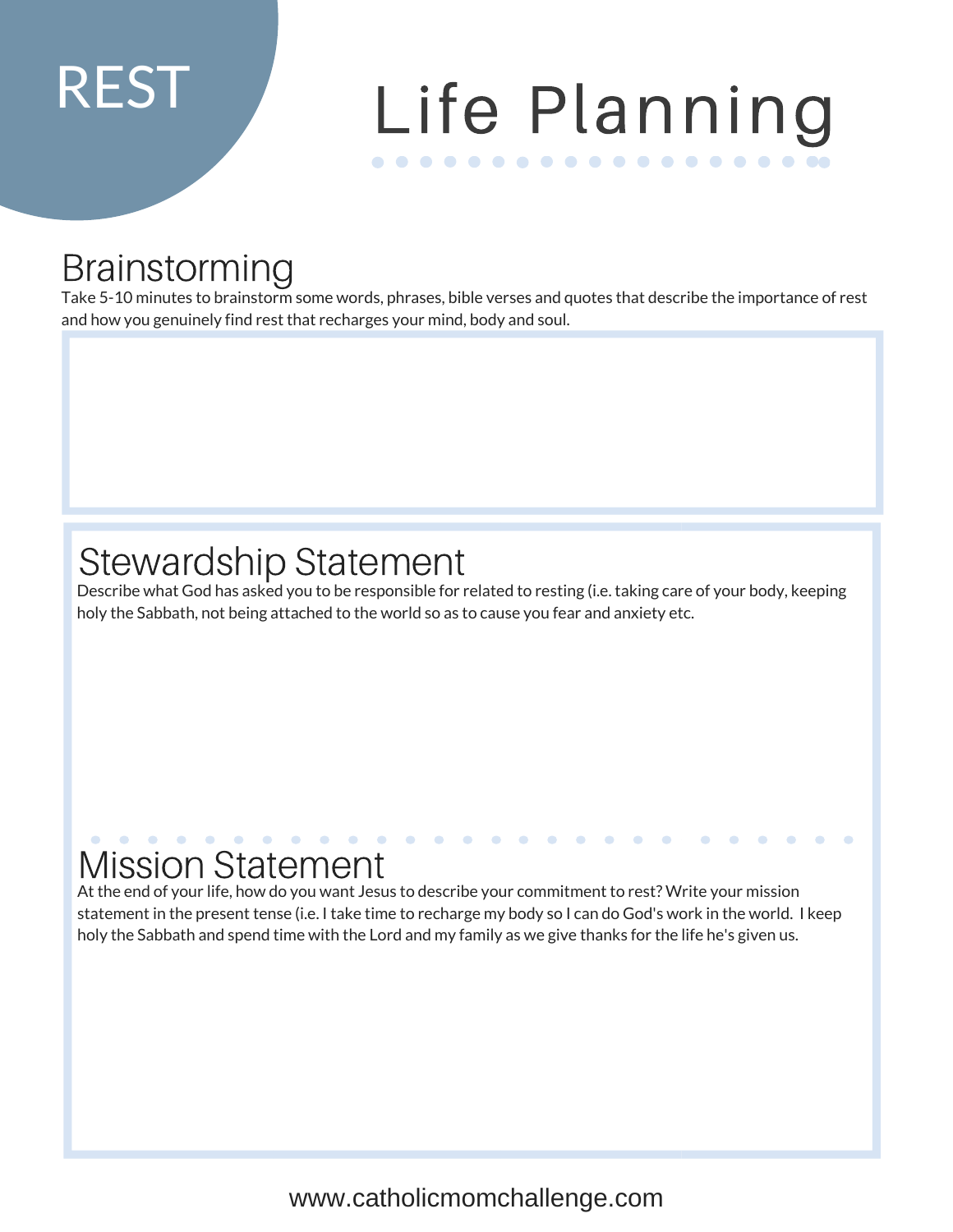# HEALTH Life Planning . . . . . . . . . . . . . . . . . .

## Brainstorming

Take 5-10 minutes to brainstorm some words, phrases, bible verses and quotes that describe the type of healthy lifestyle you want to lead.

## Stewardship Statement

Describe what God has asked you to be responsible for related to taking care of your health (i.e. being committed to caring for the temple God gave you by actively taking charge of your health so you can do God's work.

## Mission Statement

At the end of your life, how do you want Jesus to describe your commitment to health? Write your mission statement in the present tense (i.e. I eat healthy foods and live an actively lifestyle so I can do my best to serve the Lord. I schedule enough time to sleep, rest and pray so I can live a non-stressful life.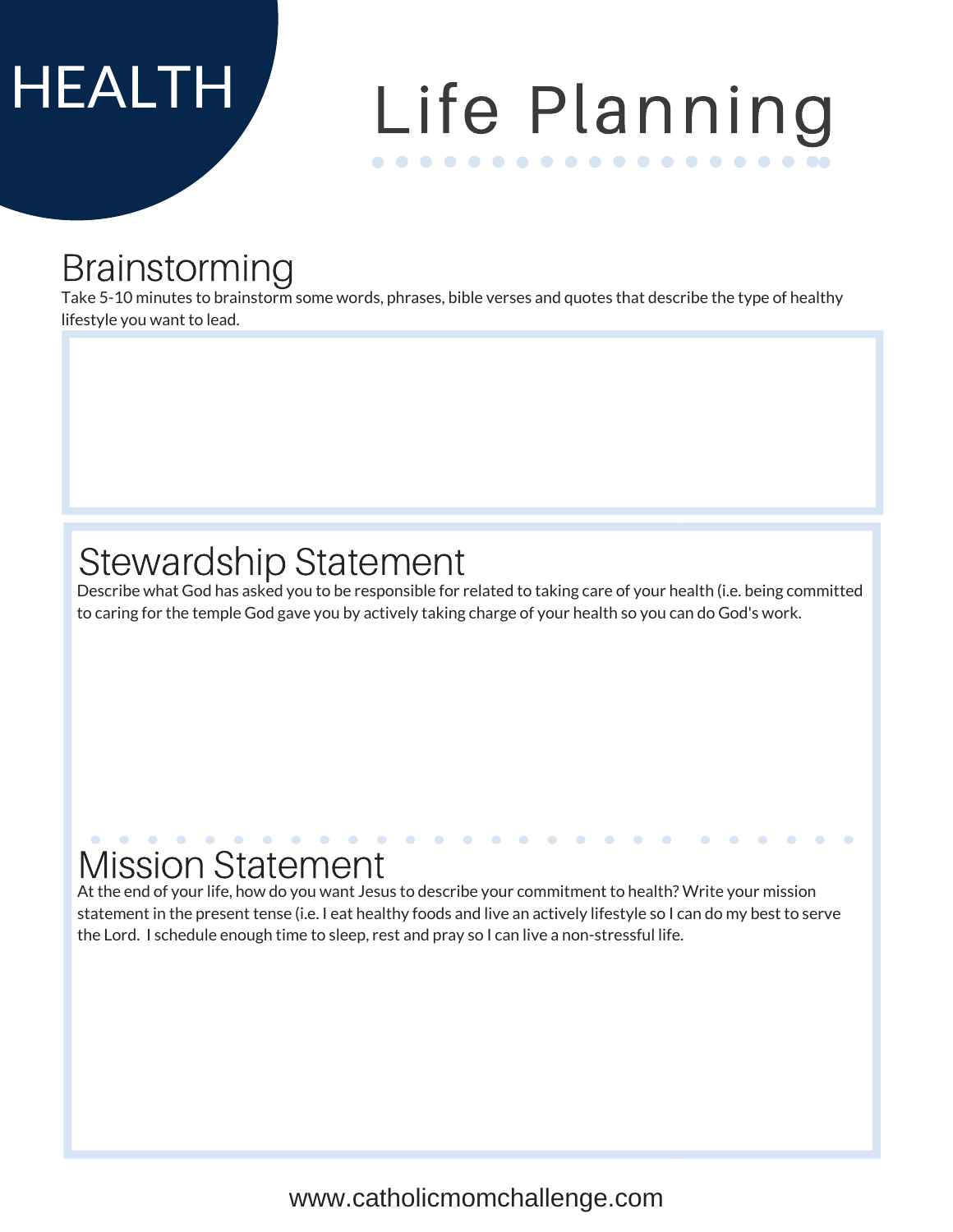# FINANCES Life Planning . . . . . . . . . . . . . . . . . .

## Brainstorming

Take 5-10 minutes to brainstorm some words, phrases, bible verses and quotes that describe the kind of financial manager God is asking you to be.

## Stewardship Statement

Describe what God has asked you to be responsible for taking care of the money he has entrusted you with (i.e. I am responsible for my finances and for being a good steward of the money and resources God has given me.

## Mission Statement

At the end of your life, how do you want Jesus to describe your management of finances? Write your mission statement in the present tense (i.e. I am a good steward of my money. I have a budget and we stick to it. I live simply so I can be charitable to the church and the poor. I work hard so I can help build the kingdom of God.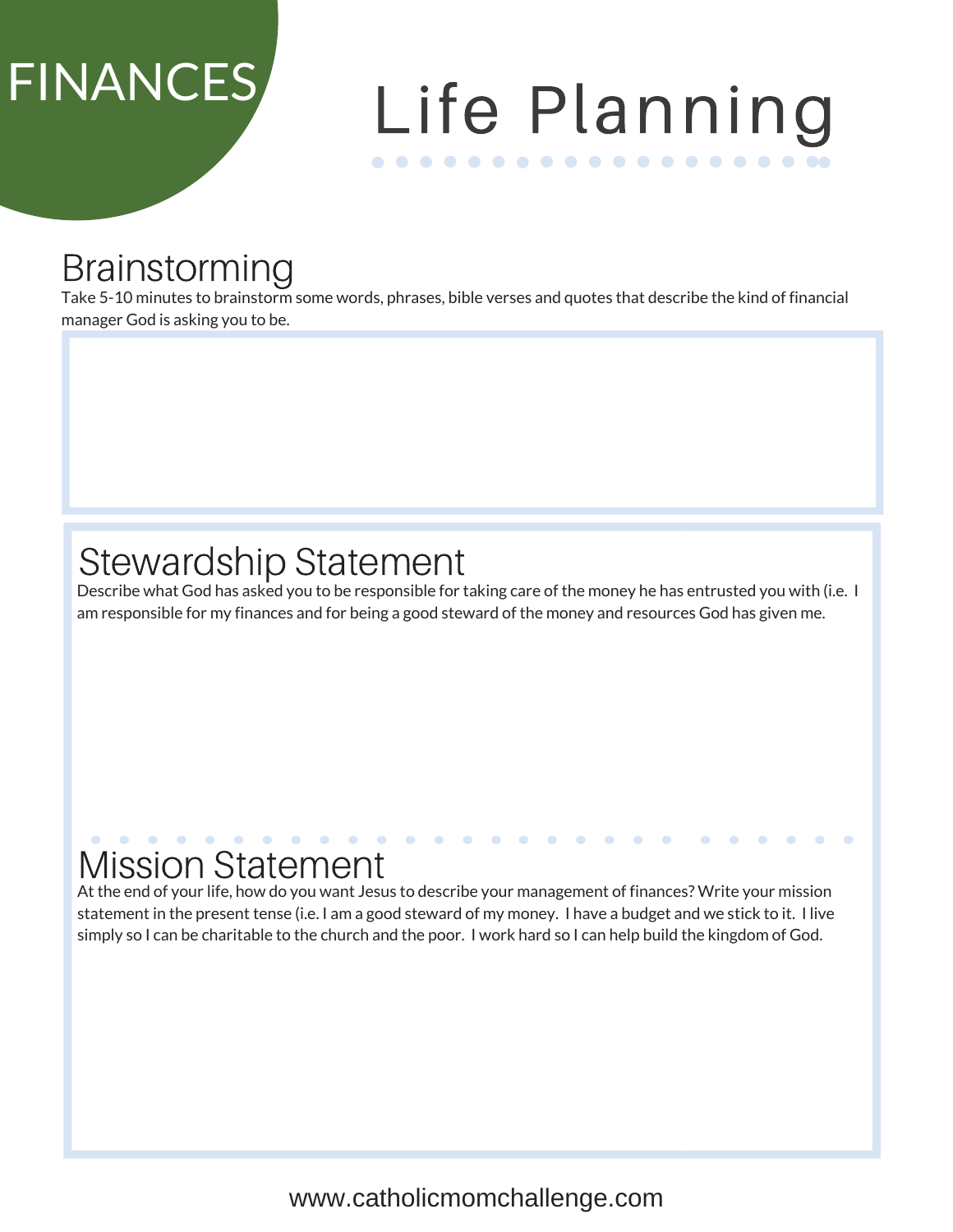# HOMEMAKING Life Planning . . . . . . . . . . . . . . . . . .

## Brainstorming

Take 5-10 minutes to brainstorm some words, phrases, bible verses and quotes that describe the kind of homemaker God is asking you to be.

## Stewardship Statement

Describe what God has asked you to be responsible for related to keeping your home (i.e. I am responsible for creating a home environment that helps my family experience God's love and helps them strive for sainthood.

## Mission Statement

At the end of your life, how do you want Jesus to describe your management of your home? Write your mission statement in the present tense (i.e. I work hard to create an atmosphere of peace in my home so my family and those who visit us can feel God's presence and his love. I anticipate what needs to be done and I am content in the work I have to do.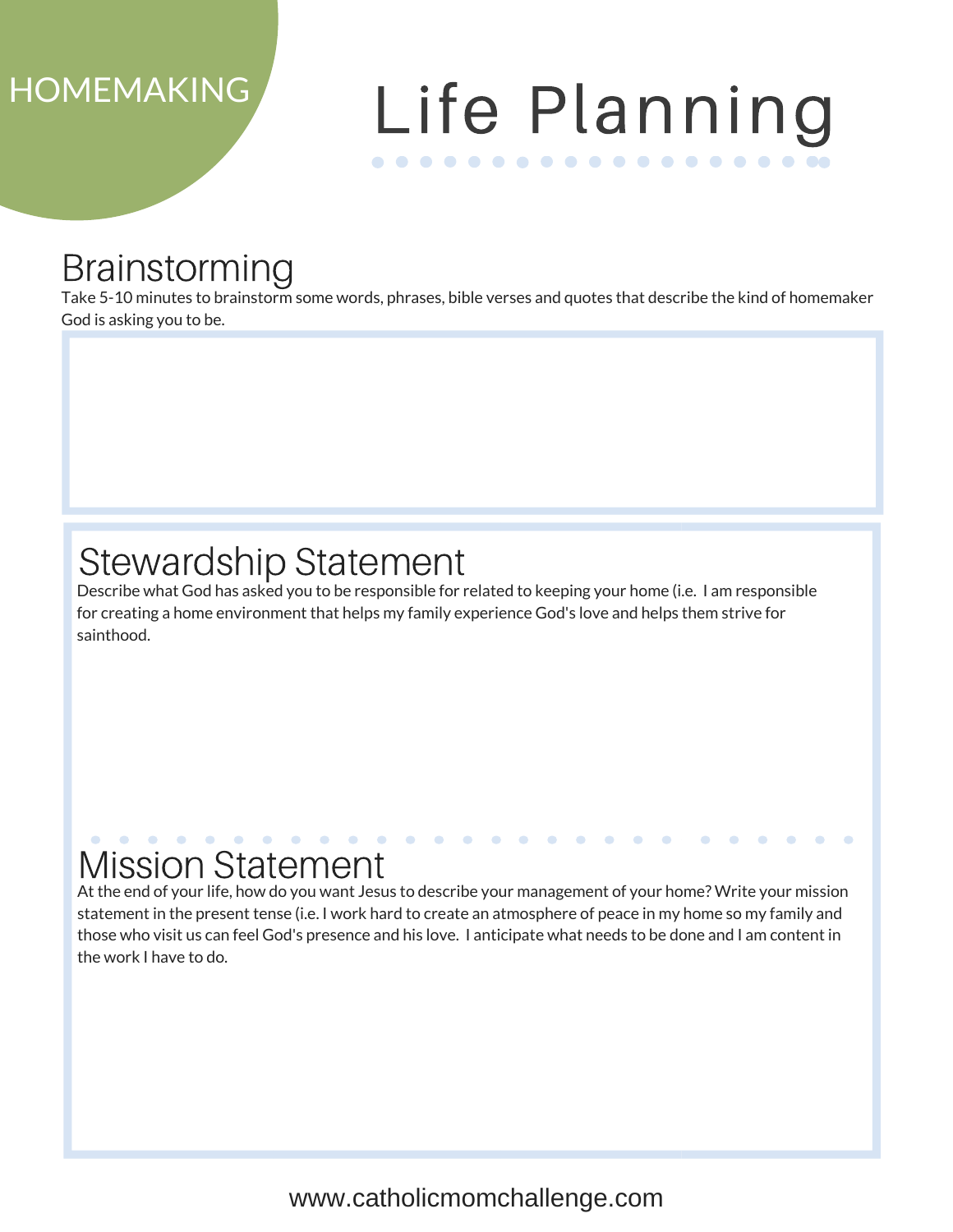# CAREER Life Planning . . . . . . . . . . . . . . . . . .

## Brainstorming

Take 5-10 minutes to brainstorm some words, phrases, bible verses and quotes that describe the kind of career God is asking you to pursue.

## Stewardship Statement

Describe what God has asked you to be responsible for related to honoring Him in your profession (i.e. I am responsible for doing my best work, being kind in the workplace, submitting to authority, and always shining a light for Christ with anyone I work with.

## Mission Statement

At the end of your life, how do you want Jesus to describe your commitment to your career? Write your mission statement in the present tense (i.e. I work hard to help others in my career. I show God's love in all that I do and I use my career to fulfill God's will and to support my family.